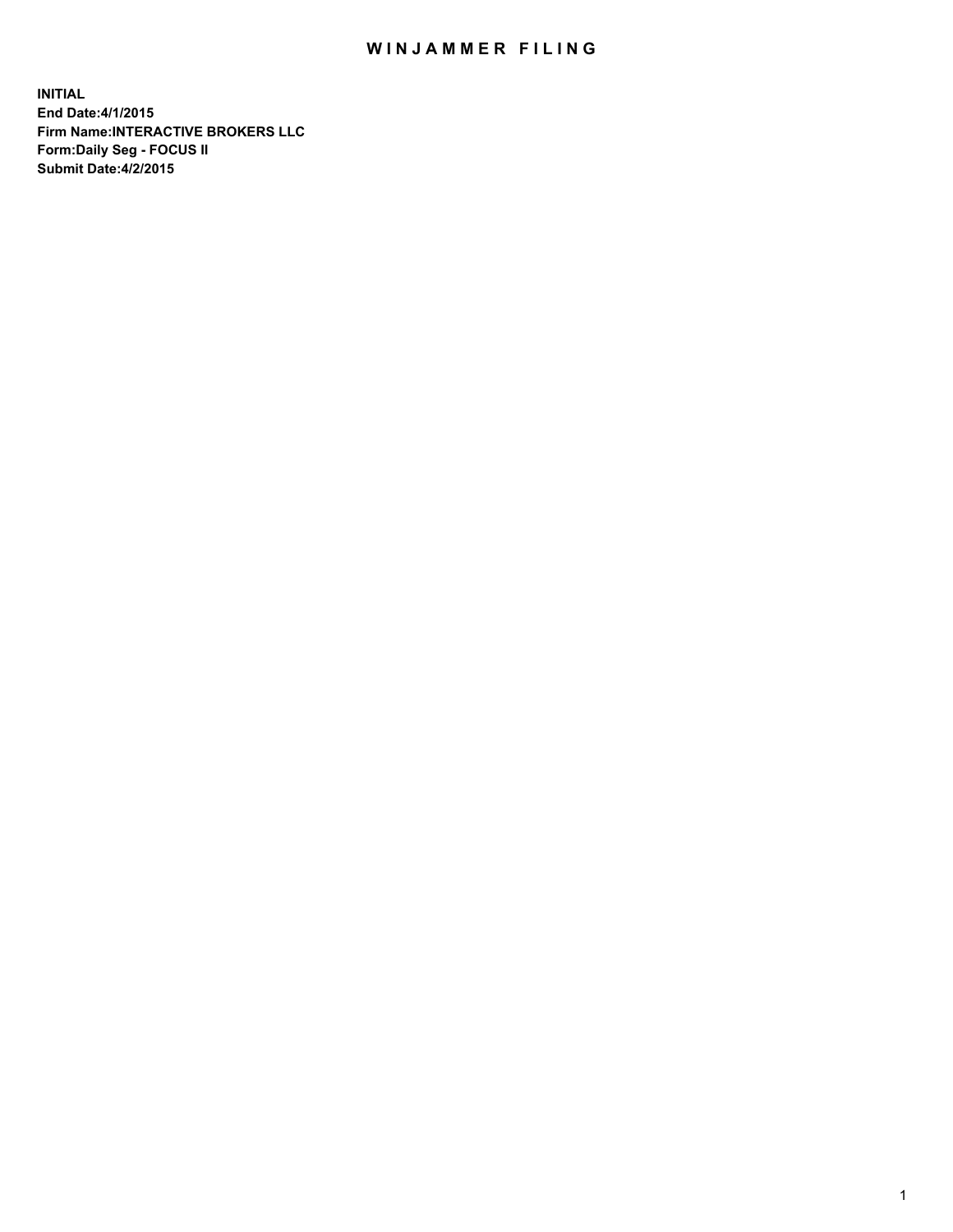## **INITIAL End Date:4/1/2015 Firm Name:INTERACTIVE BROKERS LLC Form:Daily Seg - FOCUS II Submit Date:4/2/2015 Daily Segregation - Cover Page**

| Name of Company                                                                   | <b>INTERACTIVE BROKERS LLC</b> |
|-----------------------------------------------------------------------------------|--------------------------------|
| <b>Contact Name</b>                                                               | <b>Michael Ellman</b>          |
| <b>Contact Phone Number</b>                                                       | 203-422-8926                   |
| <b>Contact Email Address</b>                                                      | mellman@interactivebrokers.co  |
|                                                                                   | $\underline{\mathbf{m}}$       |
| FCM's Customer Segregated Funds Residual Interest Target (choose one):            |                                |
| a. Minimum dollar amount: ; or                                                    | $\overline{\mathbf{0}}$        |
| b. Minimum percentage of customer segregated funds required:% ; or                | 0                              |
| c. Dollar amount range between: and; or                                           | 155,000,000 245,000,000        |
| d. Percentage range of customer segregated funds required between:% and%.         | 00                             |
| FCM's Customer Secured Amount Funds Residual Interest Target (choose one):        |                                |
| a. Minimum dollar amount: ; or                                                    | $\overline{\mathbf{0}}$        |
| b. Minimum percentage of customer secured funds required:% ; or                   | 0                              |
| c. Dollar amount range between: and; or                                           | 80,000,000 120,000,000         |
| d. Percentage range of customer secured funds required between:% and%.            | 00                             |
| FCM's Cleared Swaps Customer Collateral Residual Interest Target (choose one):    |                                |
| a. Minimum dollar amount: ; or                                                    | $\overline{\mathbf{0}}$        |
| b. Minimum percentage of cleared swaps customer collateral required:% ; or        | $\underline{\mathbf{0}}$       |
| c. Dollar amount range between: and; or                                           | 0 <sub>0</sub>                 |
| d. Percentage range of cleared swaps customer collateral required between:% and%. | 0 <sub>0</sub>                 |
|                                                                                   |                                |
| Current ANC:on                                                                    | 2,525,360,302 01-APR-2015      |
| <b>Broker Dealer Minimum</b>                                                      | 267,695,663                    |
| Debit/Deficit - CustomersCurrent AmountGross Amount                               |                                |
| Domestic Debit/Deficit                                                            | 6,597,777                      |
| Foreign Debit/Deficit                                                             | 5,874,9950                     |
| Debit/Deficit - Non CustomersCurrent AmountGross Amount                           |                                |
| Domestic Debit/Deficit                                                            | 0 <sub>0</sub>                 |
| Foreign Debit/Deficit                                                             | 0 <sub>0</sub>                 |
| Proprietary Profit/Loss                                                           |                                |
| Domestic Profit/Loss                                                              | $\overline{\mathbf{0}}$        |
| Foreign Profit/Loss                                                               | $\underline{\mathbf{0}}$       |
| Proprietary Open Trade Equity                                                     |                                |
| Domestic OTE                                                                      | <u>0</u>                       |
| Foreign OTE                                                                       | <u>0</u>                       |
| <b>SPAN</b>                                                                       |                                |
| <b>Customer SPAN Calculation</b>                                                  | 1,271,833,723                  |
| Non-Customer SPAN Calcualation                                                    | 19,809,683                     |
| Proprietary Capital Charges                                                       | 0                              |
| Minimum Dollar Amount Requirement                                                 | 20,000,000 [7465]              |
| Other NFA Dollar Amount Requirement                                               | 22,163,368 [7475]              |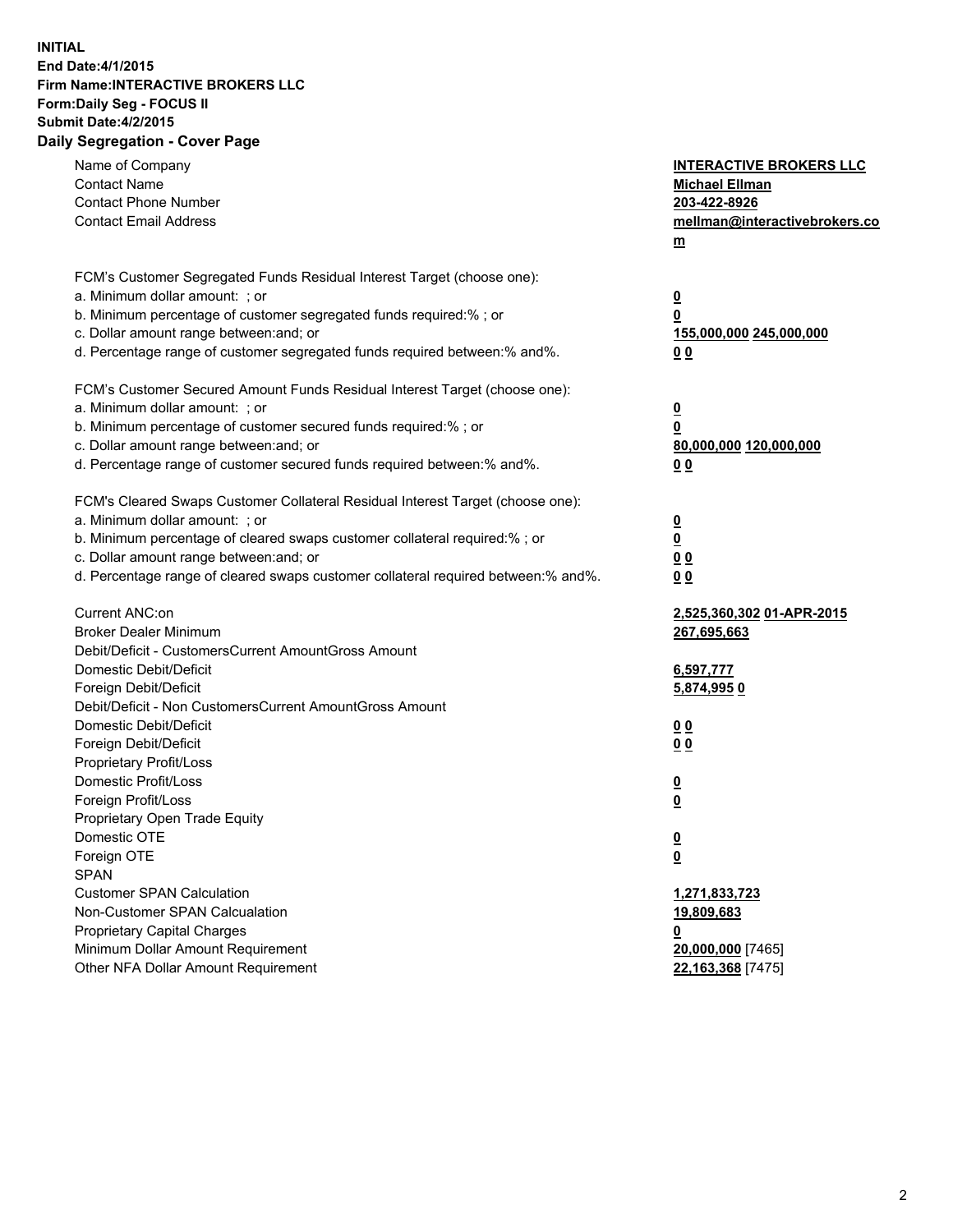## **INITIAL End Date:4/1/2015 Firm Name:INTERACTIVE BROKERS LLC Form:Daily Seg - FOCUS II Submit Date:4/2/2015 Daily Segregation - Secured Amounts**

|     | Dany Ocgregation - Oceanea Amounts                                                          |                                    |
|-----|---------------------------------------------------------------------------------------------|------------------------------------|
|     | Foreign Futures and Foreign Options Secured Amounts                                         |                                    |
|     | Amount required to be set aside pursuant to law, rule or regulation of a foreign            | $0$ [7305]                         |
|     | government or a rule of a self-regulatory organization authorized thereunder                |                                    |
| 1.  | Net ledger balance - Foreign Futures and Foreign Option Trading - All Customers             |                                    |
|     | A. Cash                                                                                     | 442,119,756 [7315]                 |
|     | B. Securities (at market)                                                                   | $0$ [7317]                         |
| 2.  | Net unrealized profit (loss) in open futures contracts traded on a foreign board of trade   | 27,599,411 [7325]                  |
| 3.  | Exchange traded options                                                                     |                                    |
|     | a. Market value of open option contracts purchased on a foreign board of trade              | 339,883 [7335]                     |
|     | b. Market value of open contracts granted (sold) on a foreign board of trade                | -112,255 [7337]                    |
| 4.  | Net equity (deficit) (add lines 1.2. and 3.)                                                | 469,946,795 [7345]                 |
| 5.  | Account liquidating to a deficit and account with a debit balances - gross amount           | 5,874,995 [7351]                   |
|     | Less: amount offset by customer owned securities                                            | 0 [7352] 5,874,995 [7354]          |
| 6.  | Amount required to be set aside as the secured amount - Net Liquidating Equity              | 475,821,790 [7355]                 |
|     | Method (add lines 4 and 5)                                                                  |                                    |
| 7.  | Greater of amount required to be set aside pursuant to foreign jurisdiction (above) or line | 475,821,790 [7360]                 |
|     | 6.                                                                                          |                                    |
|     | FUNDS DEPOSITED IN SEPARATE REGULATION 30.7 ACCOUNTS                                        |                                    |
| 1.  | Cash in banks                                                                               |                                    |
|     | A. Banks located in the United States                                                       | 10,807,988 [7500]                  |
|     | B. Other banks qualified under Regulation 30.7                                              | 0 [7520] 10,807,988 [7530]         |
| 2.  | Securities                                                                                  |                                    |
|     | A. In safekeeping with banks located in the United States                                   | 363,724,706 [7540]                 |
|     | B. In safekeeping with other banks qualified under Regulation 30.7                          | 0 [7560] 363,724,706 [7570]        |
| 3.  | Equities with registered futures commission merchants                                       |                                    |
|     | A. Cash                                                                                     | $0$ [7580]                         |
|     | <b>B.</b> Securities                                                                        | $0$ [7590]                         |
|     | C. Unrealized gain (loss) on open futures contracts                                         | $0$ [7600]                         |
|     | D. Value of long option contracts                                                           | $0$ [7610]                         |
|     | E. Value of short option contracts                                                          | 0 [7615] 0 [7620]                  |
| 4.  | Amounts held by clearing organizations of foreign boards of trade                           |                                    |
|     | A. Cash                                                                                     | $0$ [7640]                         |
|     | <b>B.</b> Securities                                                                        | $0$ [7650]                         |
|     | C. Amount due to (from) clearing organization - daily variation                             | $0$ [7660]                         |
|     | D. Value of long option contracts                                                           | $0$ [7670]                         |
|     | E. Value of short option contracts                                                          | 0 [7675] 0 [7680]                  |
| 5.  | Amounts held by members of foreign boards of trade                                          |                                    |
|     | A. Cash                                                                                     | 183,667,882 [7700]                 |
|     | <b>B.</b> Securities                                                                        | $0$ [7710]                         |
|     | C. Unrealized gain (loss) on open futures contracts                                         | 15,641,834 [7720]                  |
|     | D. Value of long option contracts                                                           | 339,903 [7730]                     |
|     | E. Value of short option contracts                                                          | -112,259 [7735] 199,537,360 [7740] |
| 6.  | Amounts with other depositories designated by a foreign board of trade                      | 0 [7760]                           |
| 7.  | Segregated funds on hand                                                                    | $0$ [7765]                         |
| 8.  | Total funds in separate section 30.7 accounts                                               | 574,070,054 [7770]                 |
| 9.  | Excess (deficiency) Set Aside for Secured Amount (subtract line 7 Secured Statement         | 98,248,264 [7380]                  |
|     | Page 1 from Line 8)                                                                         |                                    |
| 10. | Management Target Amount for Excess funds in separate section 30.7 accounts                 | 80,000,000 [7780]                  |
| 11. | Excess (deficiency) funds in separate 30.7 accounts over (under) Management Target          | 18,248,264 [7785]                  |
|     |                                                                                             |                                    |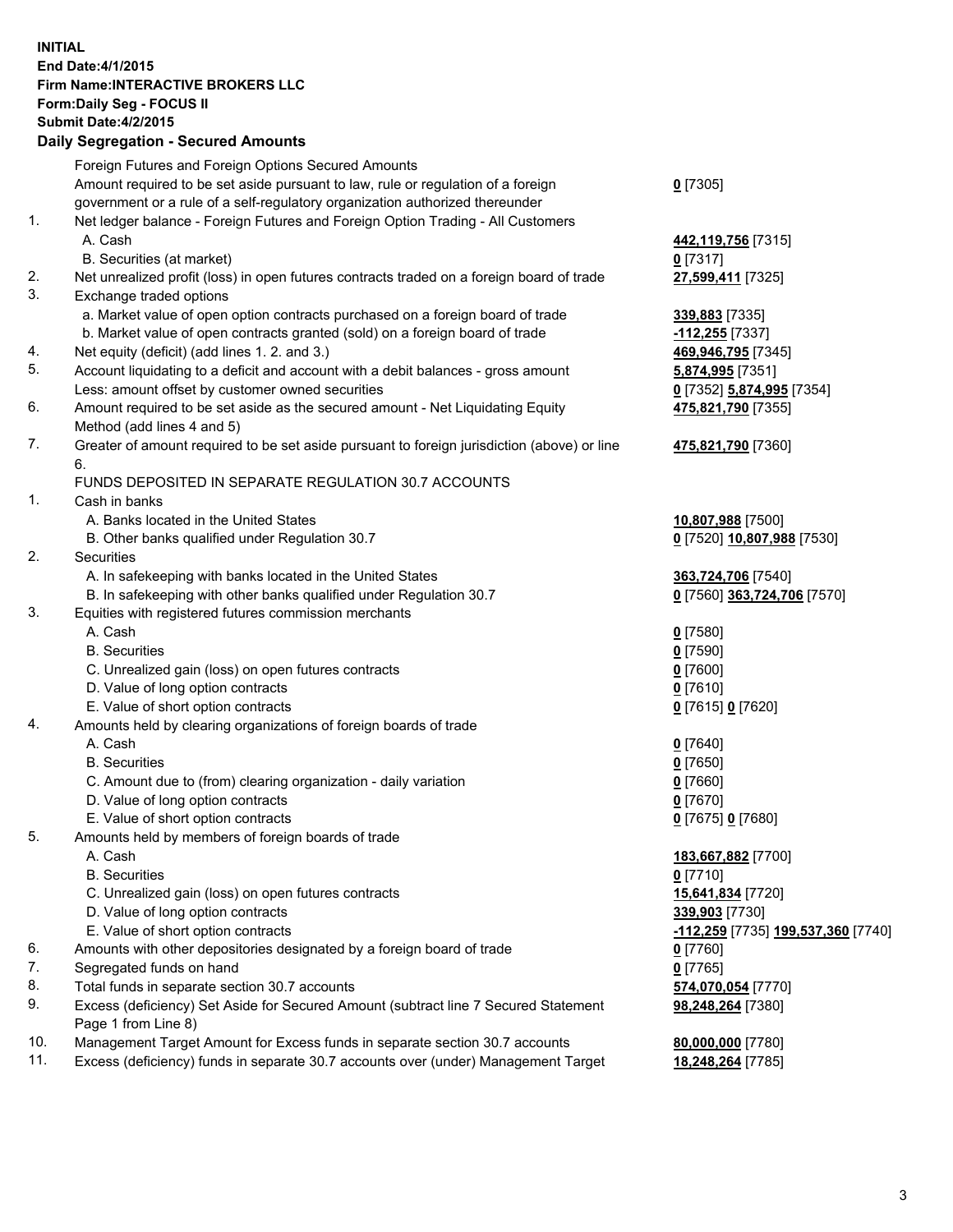**INITIAL End Date:4/1/2015 Firm Name:INTERACTIVE BROKERS LLC Form:Daily Seg - FOCUS II Submit Date:4/2/2015 Daily Segregation - Segregation Statement** SEGREGATION REQUIREMENTS(Section 4d(2) of the CEAct) 1. Net ledger balance A. Cash **2,532,636,805** [7010] B. Securities (at market) **0** [7020] 2. Net unrealized profit (loss) in open futures contracts traded on a contract market **-15,909,233** [7030] 3. Exchange traded options A. Add market value of open option contracts purchased on a contract market **121,024,444** [7032] B. Deduct market value of open option contracts granted (sold) on a contract market **-188,908,472** [7033] 4. Net equity (deficit) (add lines 1, 2 and 3) **2,448,843,544** [7040] 5. Accounts liquidating to a deficit and accounts with debit balances - gross amount **6,597,777** [7045] Less: amount offset by customer securities **0** [7047] **6,597,777** [7050] 6. Amount required to be segregated (add lines 4 and 5) **2,455,441,321** [7060] FUNDS IN SEGREGATED ACCOUNTS 7. Deposited in segregated funds bank accounts A. Cash **247,116,632** [7070] B. Securities representing investments of customers' funds (at market) **1,520,274,994** [7080] C. Securities held for particular customers or option customers in lieu of cash (at market) **0** [7090] 8. Margins on deposit with derivatives clearing organizations of contract markets A. Cash **14,455,851** [7100] B. Securities representing investments of customers' funds (at market) **109,244,527** [7110] C. Securities held for particular customers or option customers in lieu of cash (at market) **0** [7120] 9. Net settlement from (to) derivatives clearing organizations of contract markets **968,405** [7130] 10. Exchange traded options A. Value of open long option contracts **3,148,958** [7132] B. Value of open short option contracts **-8,578,538** [7133] 11. Net equities with other FCMs A. Net liquidating equity **-65,282,412** [7140] B. Securities representing investments of customers' funds (at market) **828,481,446** [7160] C. Securities held for particular customers or option customers in lieu of cash (at market) **0** [7170] 12. Segregated funds on hand **0** [7150] 13. Total amount in segregation (add lines 7 through 12) **2,649,829,863** [7180] 14. Excess (deficiency) funds in segregation (subtract line 6 from line 13) **194,388,542** [7190] 15. Management Target Amount for Excess funds in segregation **155,000,000** [7194]

16. Excess (deficiency) funds in segregation over (under) Management Target Amount Excess

**39,388,542** [7198]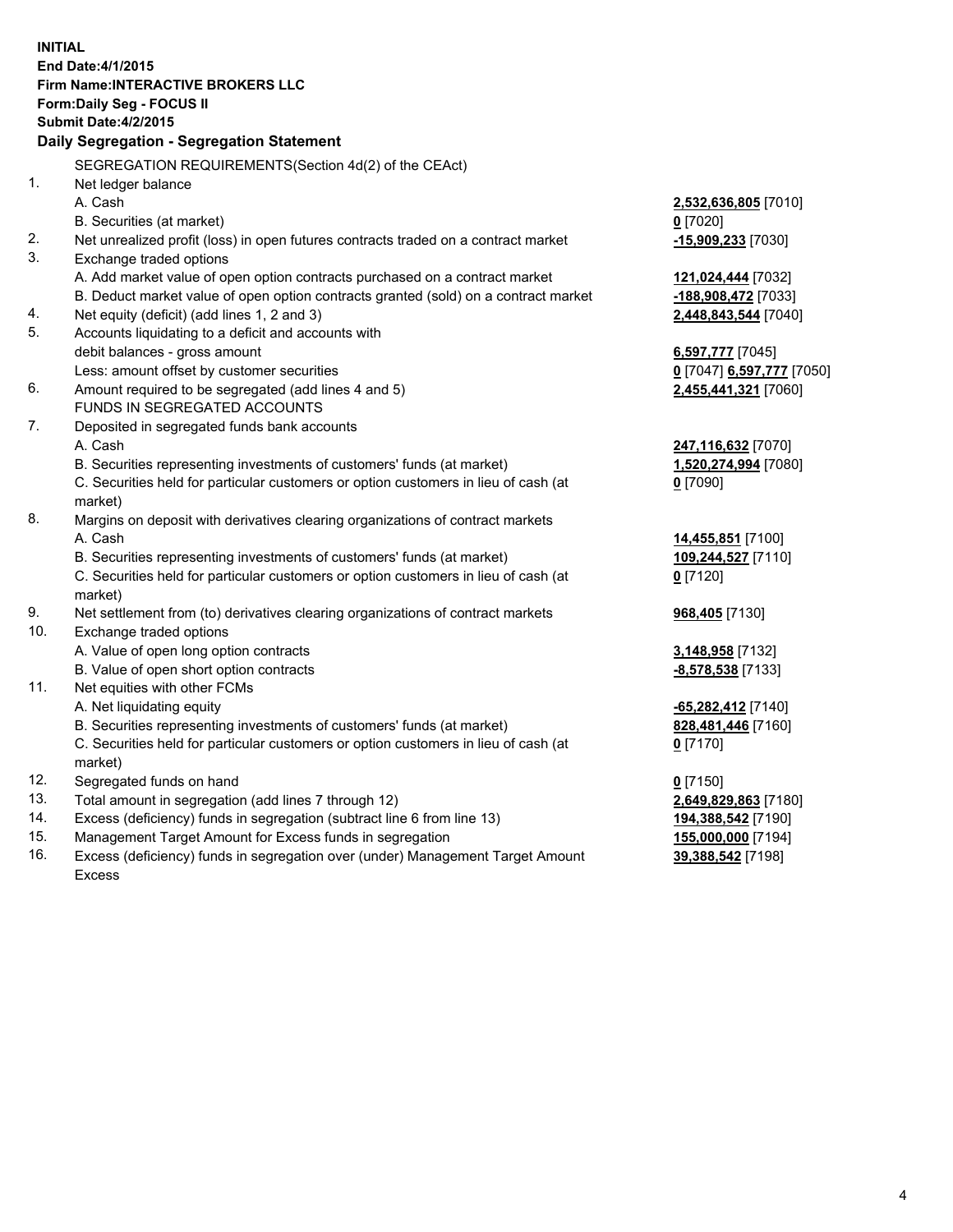## **INITIAL End Date:4/1/2015 Firm Name:INTERACTIVE BROKERS LLC Form:Daily Seg - FOCUS II Submit Date:4/2/2015 Daily Segregation - Supplemental**

| $\blacksquare$               | Total gross margin deficiencies - Segregated Funds Origin                              | 220,709 [9100] |
|------------------------------|----------------------------------------------------------------------------------------|----------------|
| $\blacksquare$               | Total gross margin deficiencies - Secured Funds Origin                                 | 243,508 [9101] |
| $\blacksquare$               | Total gross margin deficiencies - Cleared Swaps Customer Collateral Funds Origin       | $0$ [9102]     |
| $\blacksquare$               | Total gross margin deficiencies - Noncustomer and Proprietary Accounts Origin          | $0$ [9103]     |
| $\blacksquare$               | Total number of accounts contributing to total gross margin deficiencies - Segregated  | 5 [9104]       |
|                              | Funds Origin                                                                           |                |
| $\overline{\phantom{a}}$     | Total number of accounts contributing to total gross margin deficiencies - Secured     | $3$ [9105]     |
|                              | Funds Origin                                                                           |                |
| $\overline{\phantom{0}}$     | Total number of accounts contributing to the total gross margin deficiencies - Cleared | $0$ [9106]     |
|                              | Swaps Customer Collateral Funds Origin                                                 |                |
| ۰                            | Total number of accounts contributing to the total gross margin deficiencies -         | $0$ [9107]     |
|                              | Noncustomer and Proprietary Accounts Origin                                            |                |
| $\qquad \qquad \blacksquare$ | Upload a copy of the firm's daily margin report the FCM uses to issue margin calls     |                |
|                              | which corresponds with the reporting date.                                             |                |

04.01.2015 Commodity Margin Deficiency Report.xls